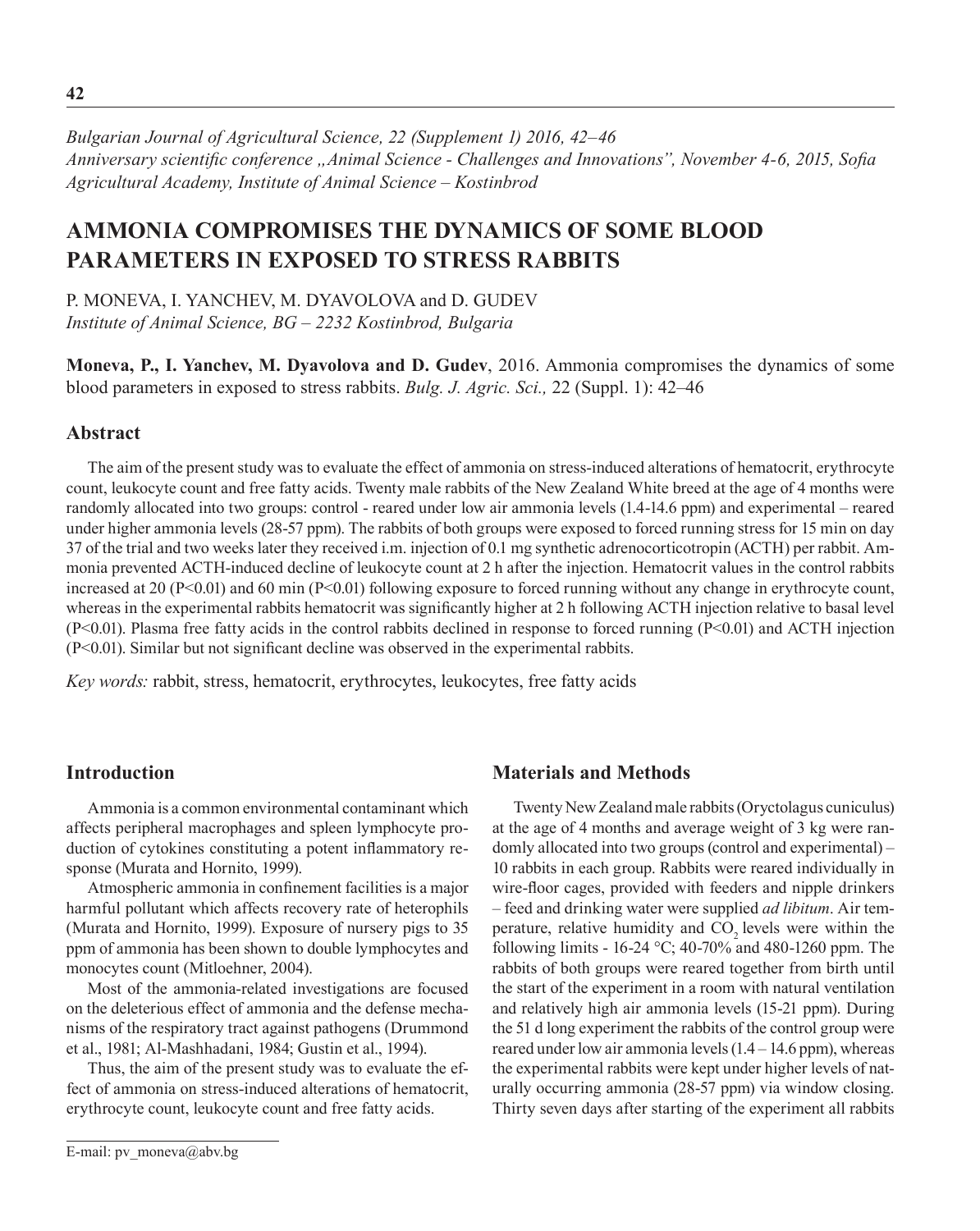were exposed to 15 min forced running. Blood samples were collected by ear venipuncture before (basal level) and after termination of the forced running session (at 20 and 60 min). Two weeks later the rabbits of both groups received (i.m.) 0.1 mg tetracosactide (Adrenocorticotropin, 1-24) in 0.5 ml of saline. Blood was taken before and following adrenocorticotropin (ACTH) injection (at 1 and 2 h). The acute effect of air ammonia on adrenal function was assessed by spreading liquid ammonia on the floor, immediately after the end of forced running session and ACTH injection which resulted in an increase in air ammonia level as high as 158 ppm. Plasma free fatty acids were measured by Rabbit free fatty acids ELISA kit manufactured by Cusabio Biotech. CO., LTD. Total erythrocyte and leukocyte counts were determined by manual haemacytometer chamber count. Hematocrit was measured by the microhaematocrit method. Air ammonia was recorded via AeroQual S200 Monitor, equipped with ammonia sensor head (0-100 $\pm$ 0.1 ppm). The results of one factor statistical analysis are expressed as means ± SEM.

#### **Results and Discussion**

Hematocrit level increased in the control rabbits at 20 min and 1 h after termination of the forced running session (Figure 1). The increase of hematocrit level was most probably due to the exercise-induced shift of plasma water into the extracellular space (Mairbäurl, 2013). Increased hematocrit value was reported in dog following 20 min trotting (Piccione et al., 2012). Exposure of the experimental rabbits to

forced running did not have significant effect on hematocrit level relative to basal value. This could be due to increased deformability of the red blood cells, since ammonia stimulates NO production (Monfort et al., 2002) which on its turn increases red blood cells deformability (Starzyk et al., 1999; Bateman et al., 2001; Bor-Kucukatay et al., 2003; Kleinbongard et al., 2003) thus affecting the rheological properties of blood and the amount of oxygen that can be carried per volume of blood (Mairbäurl, 2013). Erythrocyte count in the control rabbits was not changed after termination of the forced running (Figure 2) and supports our interpretation of the observed increase of hematocrit. Adrenocorticotropin administration did not influence hematocrit levels in both groups at 1 h following the administration. However, it caused significant increase of hematocrit value at 2 h after ACTH administration in the experimental group (Figure 1). Adrenocorticotropin has been reported to increase hematocrit in rats (Kenyon et al., 2007). Also, adrenocorticotropin was found to decrease erythropoietin level and to increase the release of red blood cells from storage sites thus increasing hematocrit and blood hemoglobin (Zhang et al., 2004). The observed increase of hematocrit value in the experimental rabbits was not due to increased erythrocyte count since erythrocyte count was not changed following ACTH administration (Figure 2). We assume that hematocrit elevation in the experimental rabbits after ACTH administration was due either to increase of erythrocyte volume or to reduction of plasma volume because of ammonia-induced change in acid-base balance (Roberts, 2001). Exposure to



**Fig. 1. Effect of ammonia on hematocrit levels in rabbits exposed to forced running and ACTH injection** \*\* P<0.01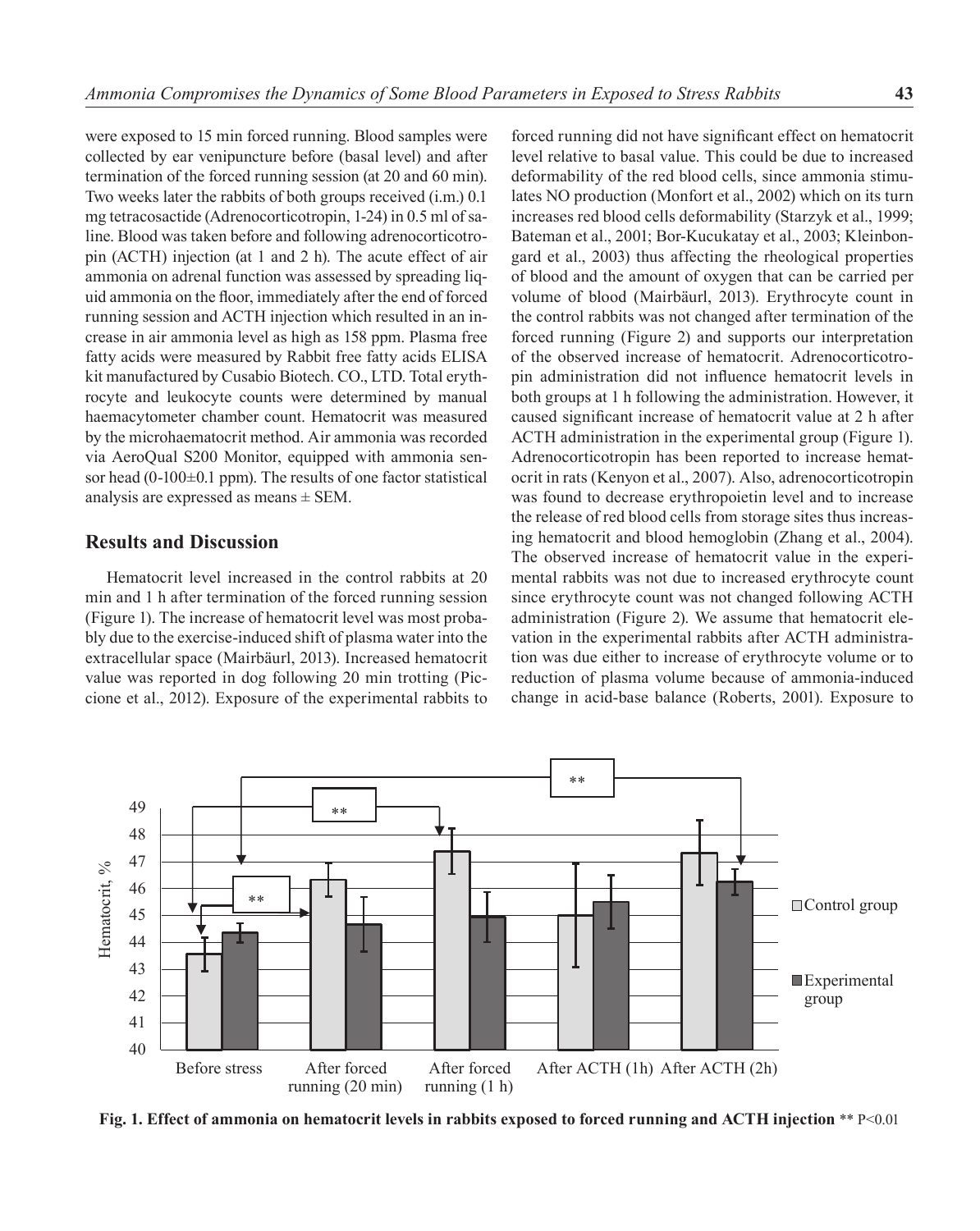both forced running and ACTH caused significant decline in white blood cell (WBC) count except for the experimental rabbits at 2 h following ACTH administration (Figure 3.). These data are not consistent with the reported increase in WBC count following exercise in man (Natale et al., 2003). The authors found that each type of exercise (peak aerobic exercise, prolonged endurance exercise and a standard circuit of resistance exercises) was related with increase of different leukocyte subpopulations. In our earlier experiment we found unchanged WBC count in rabbits exposed to psychological stress (Dyavolova et al., 2013). Ammonia prevented leukocyte count decline at 2 h following ACTH ad-



**Fig. 2. Effect of ammonia on erythrocyte count in rabbits exposed to forced running and ACTH injection** \*\* P<0.01



**Fig. 3. Effect of ammonia on total leukocyte count in rabbits exposed to forced running and ACTH injection** \* P<0.05 \*\* P<0.01 \*\*\* P<0.001

a – mean value is significantly different from the basal value of the control group

b – mean value is significantly different from the basal value of the experimental group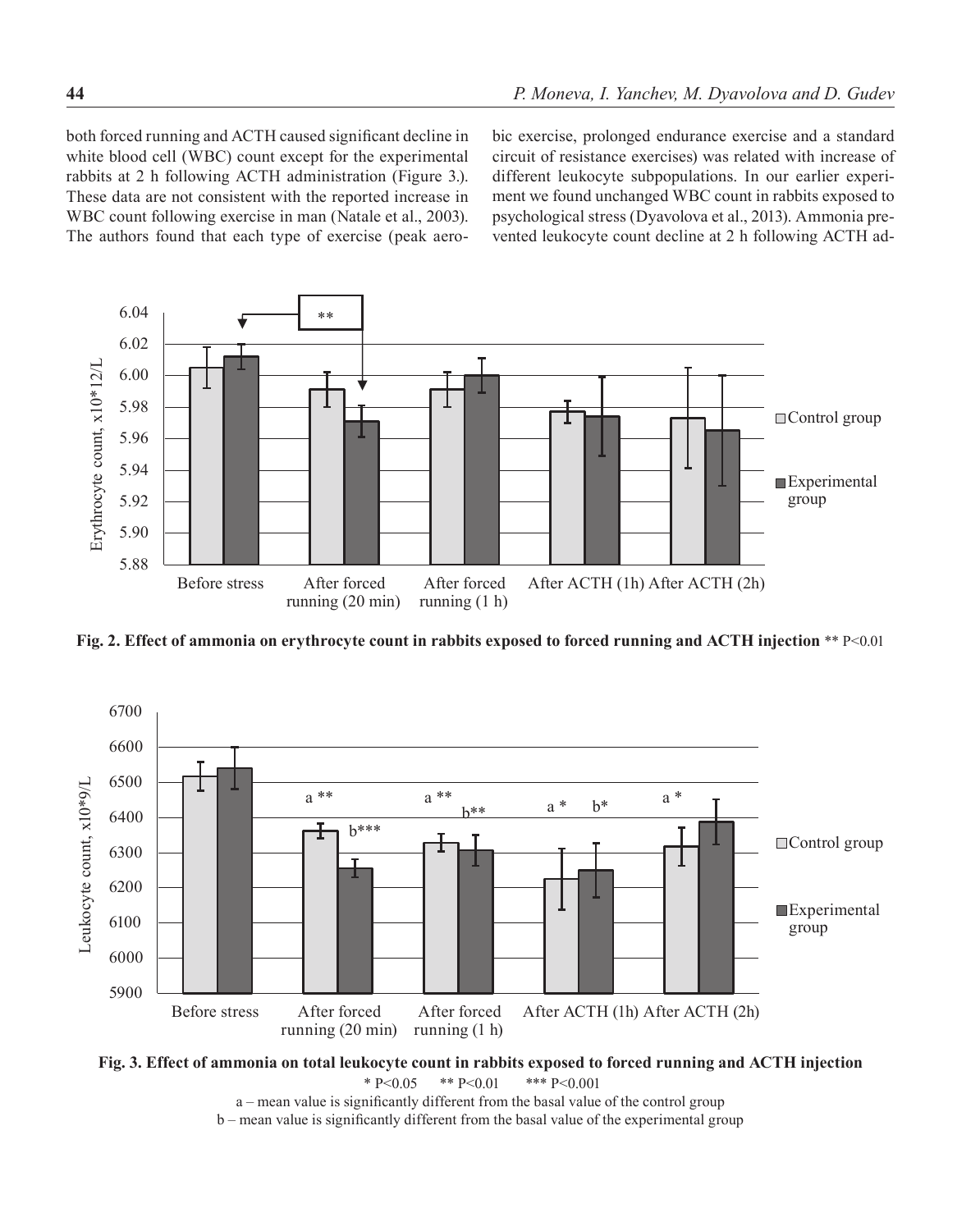

**injection** \*\* P<0.01 \*\*\* P<0.001

ministration. Chronic exposure to high ammonia levels did not influence basal plasma free fatty acids (FFA). Plasma FFA declined insignificantly in both groups at 20 min and 1 h following exposure to forced running except for the control rabbits at 1 h where the rate of decline reached level of significance (Figure 4). Free fatty acids have been reported to decline in healthy young men following 10 min heavy work (Jeukendrup et al., 1998). Martin et al. (1993) found decreased FFA turnover and oxidation during 90 to 100 min bout of submaximal exercise, which they attributed to a slower rate of FFA release from adipose tissue (Martin et al., 1993). On the contrary, psychological stress was reported to increase plasma FFA level (Apple et al., 1995). Adrenocorticotropin administration caused significant decline of plasma FFA relative to basal level in the control rabbits  $(P<0.01)$ . It is widely recognized that stress causes insulin resistance, decreased intake of glucose by tissues and gluconeogenesis. Adrenocorticotropin is known to exert direct effect on lipid metabolism, independent of glucocorticoid action (Skoog, 2007). Spirovski et al. (1975) reported increased sensitivity of adipose tissue to ACTH in adrenalectomized rats concomitant with increased glucose utilization by adipocytes which resulted in enhanced reesterification and reduced release of FFA by the tissue. This finding could explain at least partly the observed decline of FFA. Plasma FFA in the experimental rabbits declined in response to ACTH but did not reach level of significance. This could be due to the lipolytic effect of ammonia which was reported to be independent from the nerve-controlled secretion of adrenal medullary hormones (Wiechetek et al., 1989). Besides, the higher ammonia levels may have influenced the rate of lipolysis through ammoniainduced decrease in plasma  $T_3$  and  $T_4$  levels (Brüngger et al., 1997; Fidanci et al., 2010), which in their turn stimulated the expression of genes involved in energy metabolism, lipolysis and lipogenesis (Oppenheimer et al., 1991).

## **Conclusion**

Ammonia changed hematocrit and erythrocyte values following exposure to forced running. Adrenocorticotropin-induced dynamics in hematocrit, leukocyte and free fatty acids values were compromised by ammonia.

#### **References**

- **Al-Mashhadani, E. H.,** 1984. Respiratory tract damage, heat loss patters and performance of poultry exposed to atmospheric ammonia. *Dissertation/Thesis*, The University of Nebraska – Lincoln, United States.
- **Apple, J. K., M. E. Dikeman, J. E. Minton, R. M. McMurphy, M. R. Fedde, D. E. Leith and J. A. Unruh**, 1995. Effects of restraint and isolation stress and epidural blockade on endocrine and blood metabolite status, muscle glycogen metabolism, and incidence of dark-cutting longissimus muscle of sheep. *J Anim. Sci.*, **73**(8): 2295-2307.
- **Bateman, R. M., J. E. Jagger, M. D. Sharpe, M. L. Ellsworth, S. Mehta and C. G. Ellis,** 2001. Erythrocyte deformability is a nitric